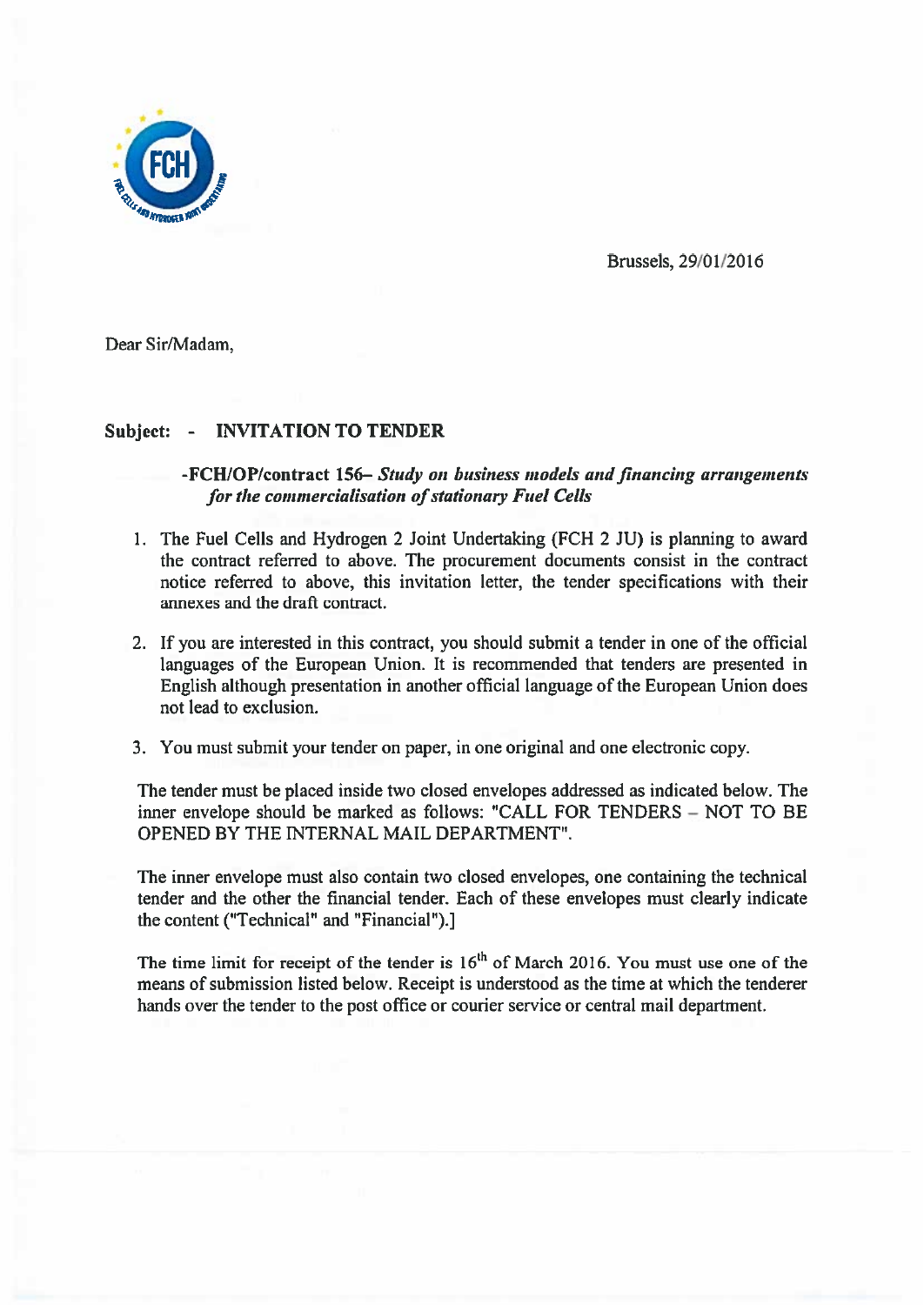| Means of<br>submission                | <b>Time limit</b> | Evidence                                                                                            | Address for delivery                                                                                                                                                                                                                           |
|---------------------------------------|-------------------|-----------------------------------------------------------------------------------------------------|------------------------------------------------------------------------------------------------------------------------------------------------------------------------------------------------------------------------------------------------|
| Post                                  | 24:00 CET         | Postmark                                                                                            | <b>CALL FOR TENDERS</b><br>contract number 156<br>Fuel Cells and Hydrogen 2 Joint<br>Undertaking<br>For the attention of Nicolas Brahy and<br>Georgiana Buznosu<br>Avenue De la Toison d'Or 56-60<br>B-1060 Brussels (Saint-Gilles)<br>Belgium |
| Courier                               | 24:00 CET         | Deposit slip of<br>courier service                                                                  | <b>CALL FOR TENDERS</b><br>contract number 156                                                                                                                                                                                                 |
| $\ln$<br>person<br>(hand<br>delivery) | 17:00 CET         | Proof of receipt,<br>signed and dated<br>by the official in<br>the FCH2 JU<br>who takes<br>delivery | Fuel Cells and Hydrogen 2 Joint<br>Undertaking<br>For the attention of Nicolas Brahy and<br>Georgiana Buznosu<br>Avenue De la Toison d'Or 56-60<br>B-1060 Brussels (Saint-Gilles)<br><b>Belgium</b>                                            |

Mail can be received from 07.30 to 17.30 Monday to Fridays. The service is closed on Saturdays, Sundays and official holidays of the contracting authority.

- 4. Tenders must be:
- perfectly legible so that there can be no doubt as to words and figures;
- signed by an authorised representative of the tenderer;

In case of joint tender, and if applicable, please add the duly signed and dated power of attorney by each of the joint tenderers, specifying the company or person heading the project and authorized to submit <sup>a</sup> tender on behalf of all the joint tenderers.

- 5. The period of validity of the tender, during which tenderers may not modify the terms of their tenders in any respect, is indicated in Heading IV.2.6 of the contract notice.
- 6. Submission of <sup>a</sup> tender implies acceptance of all the terms and conditions set out in the procuremen<sup>t</sup> documents and, where appropriate, waiver of the tenderer's own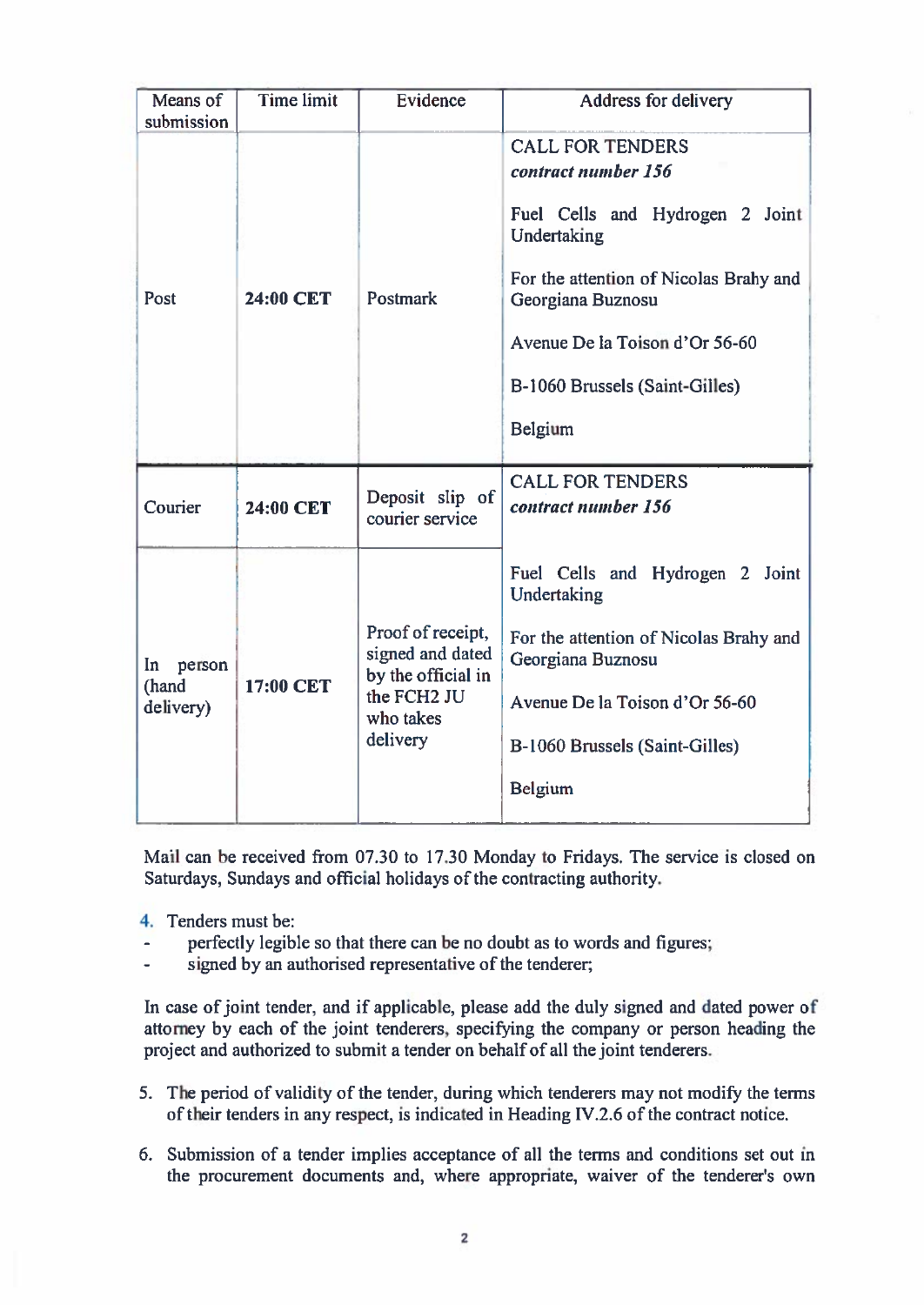general or specific terms and conditions. The submitted tender is binding on the tenderer to whom the contract is awarded for the duration of the contract.

- 7. All costs incurred for the preparation and submission of tenders are to be borne by the tenderers and will not be reimbursed.
- 8. A maximum of two representatives per tender can attend the opening of tenders as provided in Section IV.2.7 of the contract notice. For organisational and security reasons, the tenderer must provide the full name and ID or passpor<sup>t</sup> number of the representatives at least 3 working days in advance to: info.procurement@fch.europa.eu . Failing that, the contracting authority reserves the right to refuse access to its premises.
- 9. Contacts between the contracting authority and candidates or tenderers are prohibited throughout the procedure save in exceptional circumstances and under the following conditions only:

## Before the date of receipt indicated in point 3:

Upon request, the FCH 2 JU may provide additional information solely for the purpose of clarifying the procuremen<sup>t</sup> documents.

Any request for additional information must be made in writing only to info.procurement@fch.europa.eu

The contracting authority may, on its own initiative, inform interested parties of any error, inaccuracy, omission or any other type of clerical error in the text of the procuremen<sup>t</sup> documents.

Any additional information including that referred to above will be posted on http://www.fch.europa.eu/page/procurements . The website will be updated regularly and it is your responsibility to check for updates and modifications during the submission period.

## Afler the opening of tenders:

If obvious clerical errors in the tender need to be corrected or confirmation of <sup>a</sup> specific or technical element is necessary, the contracting authority will contact the tenderer provided this does not lead to substantial changes to the terms of the submitted tender.

- 10. This invitation to tender is in no way binding on the contracting authority. The conclusion of this procuremen<sup>t</sup> procedure is subject to <sup>a</sup> decision of the FCH 2 JU Governing Board. The FCH 2 JU's contractual obligation commences only upon signature of the contract with the successful tenderer.
- 11. Up to the point of signature, the contracting authority may cancel the procuremen<sup>t</sup> procedure without the candidates or tenderers being entitled to claim any compensation. This decision must be substantiated and the candidates or tenderers notified.
- 12. Once the contracting authority has opened the tender, it becomes its property and it shall be treated confidentially.